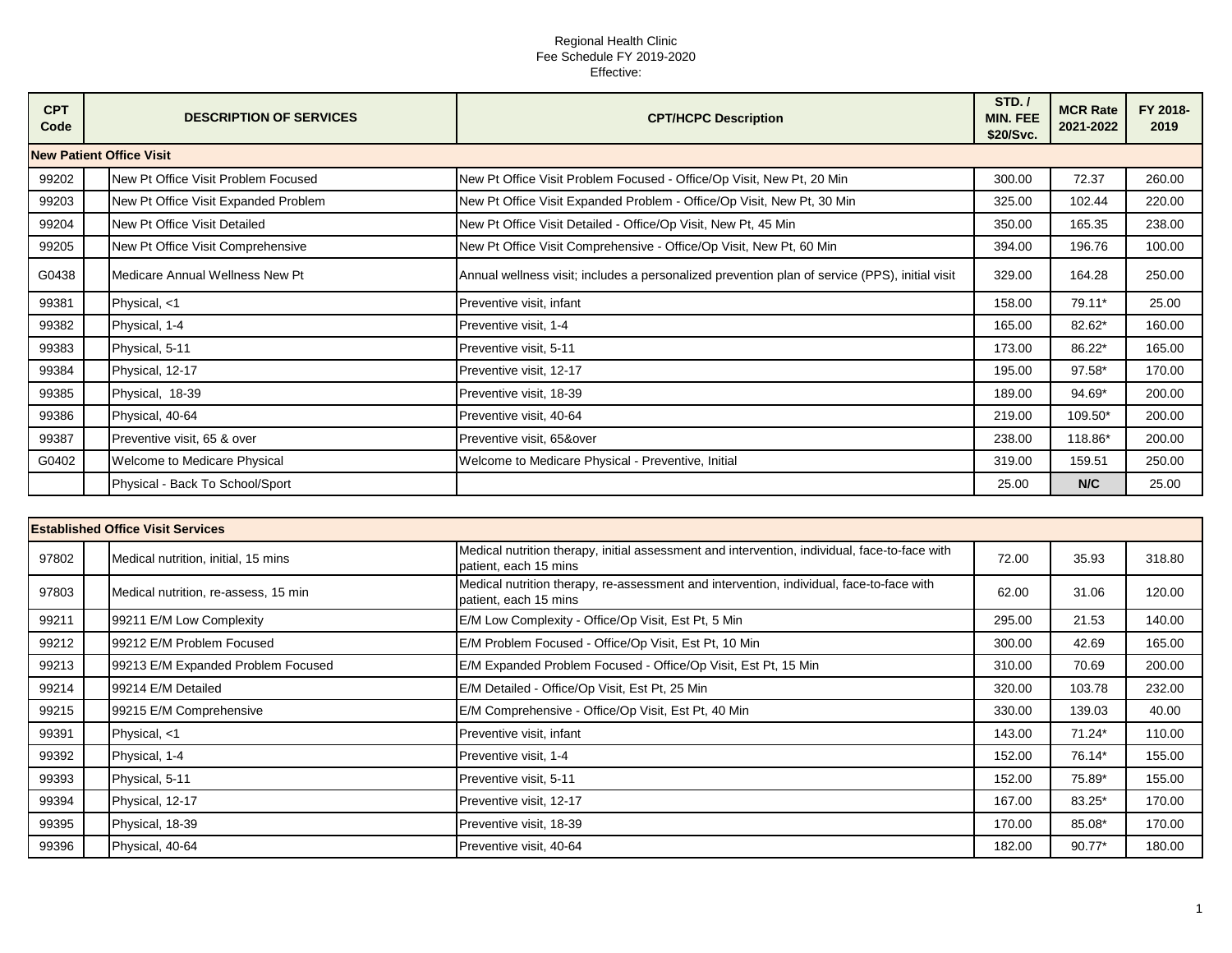| G0439 | Medicare Annual Wellness Est. Pt    | Annual wellness visit; includes a personalized prevention plan of service (PPS), subsequent<br>visit | 222.00 | 111.07 | 225.00 |
|-------|-------------------------------------|------------------------------------------------------------------------------------------------------|--------|--------|--------|
| 99397 | Preventive visit, 65 & over         | Preventive visit, 65&over                                                                            | 195.00 | 97.58* | 170.00 |
| G0108 | Diabetes OP self-mgmt, individual   | Diabetes outpatient self-management training services, individual, per 30 mins                       | 107.00 | 53.52  | 170.00 |
| G0109 | Diabetes OP self-mgmt, group $(2+)$ | Diabetes outpatient self-management training services, group (2+), per 30 mins                       | 30.00  | 14.78  | 180.00 |

|       | <b>Mental Health Office Visit</b>       |                                                                                                                         |        |        |       |  |  |  |
|-------|-----------------------------------------|-------------------------------------------------------------------------------------------------------------------------|--------|--------|-------|--|--|--|
| 90853 | <b>BH Group Therapy</b>                 | Group Psychotherapy                                                                                                     | 53.00  | 26.50  | 12.50 |  |  |  |
| 90832 | <b>BH Individual Therapy</b>            | Individual Psychotherapy 30 Min                                                                                         | 133.00 | 66.33  | 31.25 |  |  |  |
| 90791 | <b>BH Initial Assessment</b>            | Psychiatric Dx Eval No Medical                                                                                          | 271.00 | 135.45 | 63.75 |  |  |  |
| 90847 | BH Intervention Family w/ Patient       | Family Conjoint Psychotherapy W/Patient                                                                                 | 222.00 | 151.11 | 63.75 |  |  |  |
| 90846 | BH Intervention Family w/o Patient      | Family Psychotherapy W/O Patient                                                                                        | 213.00 | 110.87 | 53.75 |  |  |  |
| G0443 | Medicare Alcohol Counseling             | Brief face-to-face behavioral counseling for alcohol misuse, 15 minutes                                                 | 51.00  | 106.60 | 51.25 |  |  |  |
| 99406 | Medicare Tobacco Counseling < 3-10 min. | Smoking and tobacco cessation counseling visit for the asymptomatic patient; intermediate<br>$\approx$ 3 min. to 10 min | 29.00  | 25.24  | N/C   |  |  |  |
| 99407 | Medicare Tobacco Counseling >10 min.    | Smoking and tobacco cessation counseling visit for the asymptomatic patient; intensive >10<br>min.                      | 55.00  | 14.22  | N/C   |  |  |  |
| G0437 | Medicare Tobacco Counseling >10 min.    | Smoking and tobacco cessation counseling visit for the asymptomatic patient; intensive >10<br>min.                      | 55.00  | 27.18  | N/C   |  |  |  |

|       | <b>Procedures</b> |                                         |                                          |        |        |        |  |  |
|-------|-------------------|-----------------------------------------|------------------------------------------|--------|--------|--------|--|--|
| 10040 |                   | <b>Comedone Extraction</b>              | Acne surgery                             | 205.00 | 102.47 | 120.00 |  |  |
| 10060 |                   | Drainage of Skin Abscess, Single/Simple |                                          | 225.00 | 112.65 | 100.00 |  |  |
| 10061 |                   | Drainage of Skin Abscess, Multiple      |                                          | 391.00 | 195.73 | 80.00  |  |  |
| 10120 |                   | Remove Foreign Body, Simple             |                                          | 288.00 | 143.91 | 75.00  |  |  |
| 10121 |                   | Remove Foreign Body, Complicated        |                                          | 515.00 | 257.56 | 60.00  |  |  |
| 10140 |                   | Drainage of Hematoma/fluid              |                                          | 317.00 | 158.70 | 70.00  |  |  |
| 10160 |                   | Puncture aspiration of abscess          | Puncture drainage of lesion              | 247.00 | 123.27 | 110.00 |  |  |
| 11000 |                   | Debridement of infected skin >10%       | Debridement Of Infected Skin, <10%       | 106.00 | 52.78  | 100.00 |  |  |
| 11043 |                   | Debridement of skin, subcutan tissue    | Debridement: Skin,subcutaneous,muscle    | 436.00 | 217.89 | 50.00  |  |  |
| 11200 |                   | Removal Skin Tags                       |                                          | 167.00 | 83.58  | 180.00 |  |  |
| 11201 |                   | Removal of added Skin Tags              |                                          | 36.00  | 17.95  | 130.00 |  |  |
| 11400 |                   | Excise lesion, trunk arm leg <= .5cm    | Skin Lesion Removal, Trunk&Limbs, <0.5cm | 234.00 | 117.01 | 40.00  |  |  |
| 11401 |                   | Excise lesion, trunk arm leg .6-1cm     | Skin Lesion Removal, Trunk&Limbs, .6-1cm | 285.00 | 142.45 | 320.00 |  |  |
| 11402 |                   | Excise lesion, trunk arm leg 1.1-2cm    | Skin Lesion Removal, Trunk&Limb 1.1-2cm  | 316.00 | 158.07 | 280.00 |  |  |
| 11403 |                   | Excise lesion, limbs 2.1-Three cm       | Skin Lesion Removal, Trunk&Limb 2.1-3cm  | 365.00 | 182.30 | 110.00 |  |  |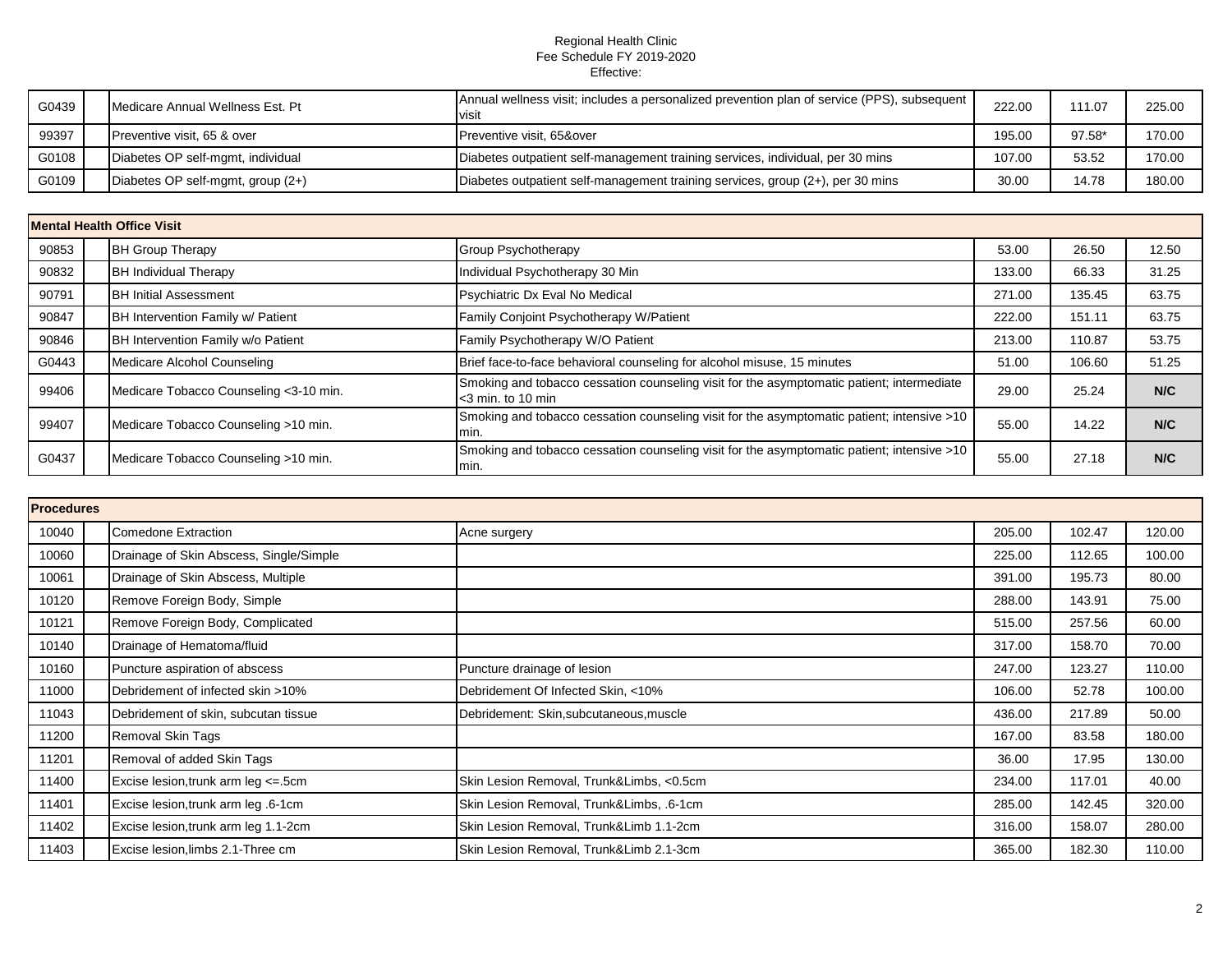| 11404 | Excise lesion, trunk arm leg 3.1-4cm  | Skin Lesion Removal, Trunk&Limbs 3.1-4cm | 412.00 | 206.23 | 20.00   |
|-------|---------------------------------------|------------------------------------------|--------|--------|---------|
| 11406 | Excise lesion, trunk arm leg >4cm     | Skin Lesion Removal, Trunk&Limbs >4cm    | 591.00 | 295.39 | 215.00  |
| 11420 | Excise lesion, extremities, <= .5cm   | Skin Lesion Removal, Extremities, <.5cm  | 236.00 | 117.78 | 20.00   |
| 11421 | Excise lesion, extremities, .6-1 cm   | Skin Lesion Removal, Extremities, .6-1cm | 298.00 | 149.11 | 230.00  |
| 11422 | Excise lesion, extremities, 1.1-2cm   | Skin Lesion Removal, Extremities 1.1-2cm | 335.00 | 167.63 | 200.00  |
| 11423 | Excise lesion, extremity 2.1-ThreeCM  | Skin Lesion Removal, Extremities 2.1-3cm | 382.00 | 190.89 | 240.00  |
| 11424 | Excise lesion, extremities, 3.1-4cm   | Skin Lesion Removal, Extremities 3.1-4cm | 442.00 | 220.83 | 270.00  |
| 11440 | Excise lesion, face, <= .5cm          | Skin Lesion Removal, Face <.5cm          | 260.00 | 130.03 | 200.00  |
| 11441 | Excise lesion, face, .6-1cm           | Skin Lesion Removal, Face, .6-1.0cm      | 320.00 | 160.15 | 30.00   |
| 11442 | Excise lesion, face, 1.1-2cm          | Skin Lesion Removal, Face, 1.1-2cm       | 257.00 | 178.43 | 25.00   |
| 11443 | Excise lesion, face, 2.1-Three cm     | Skin Lesion Removal, Face 2.1-3cm        | 425.00 | 212.26 | 60.00   |
| 11444 | Excise lesion, face, 3.1-4cm          | Skin Lesion Removal, Face, 3.1-4cm       | 532.00 | 266.20 | 225.00  |
| 11446 | Excise lesion, face, 4.1cm+           | Skin Lesion Removal, Face, >4.0cm        | 737.00 | 368.65 | 165.00  |
| 11719 | Trim nails                            | Trimming of nails, any number            | 28.00  | 13.88  | 280.00  |
| 11720 | Debridement of nail by any method     | Debride Nail, 1-5                        | 63.00  | 31.68  | 370.00  |
| 11730 | Avulsion of nail plate, single        | Removal of nail plate                    | 208.00 | 103.85 | 565.00  |
| 11732 | Avulsion of nail plate, each addt'l   | Removal of additional nail plate         | 63.00  | 31.33  | 270.00  |
| 11765 | Wedge excision of skin of nail fold   | Excision of nail fold, toe               | 322.00 | 160.79 | 210.00  |
| 12001 | Repair Superficial Wounds <2.5 cm     |                                          | 168.00 | 84.10  | 300.00  |
| 17000 | Destruct of premalig lesion, 1st      | Destruction Benign/Premal Lesion: 1st    | 123.00 | 61.50  | 365.00  |
| 17003 | Destruct of premalig lesion, 2-14     | Destruction 2-14 Lesions                 | 11.00  | 5.22   | 465.00  |
| 17004 | Destruct of premalig lesion, 15+      | Destruction 15 Or More Lesions           | 286.00 | 143.05 | 665.00  |
| 17110 | Destruction, any method, up to 14     | Destruction Of Warts, Etc <14 Lesions    | 208.00 | 103.96 | 325.00  |
| 20605 | Intermediate joint or bursa           | Drain/Inject Intermediate Joint/Bursa    | 96.00  | 48.12  | 300.00  |
| 20610 | Major joint or bursa                  | Drain/Inject Major Joint/Bursa           | 113.00 | 56.61  | 210.00  |
| 21556 | Excision tumor/soft tissue neck       | Remove lesion neck/chest                 | 995.00 | 497.43 | 165.00  |
| 28190 | Remove foreign body, foot subcutane   | Removal of foot foreign body             | 492.00 | 245.80 | 505.00  |
| 29105 | App of long arm splint, shoulder-hand | Apply long arm splint                    | 155.00 | 77.36  | 235.00  |
| 29125 | Applic of static short arm splint     | Apply forearm splint                     | 121.00 | 60.71  | 335.00  |
| 29126 | Applic of dynamic short arm splint    | Apply forearm splint                     | 145.00 | 72.63  | 150.00  |
| 29130 | Application of static finger splint   | Application of finger splint             | 78.00  | 38.85  | 270.00  |
| 29131 | Application of dynamic finger splint  | Application of finger splint             | 97.00  | 48.60  | 1100.00 |
| 54050 | Destruction of penis lesion           | Destruction, penis lesion(s)             | 253.00 | 126.31 | 280.00  |
| 54060 | Excision of penis lesion              | Exicision of penis lesion(s)             | 353.00 | 176.51 | 25.00   |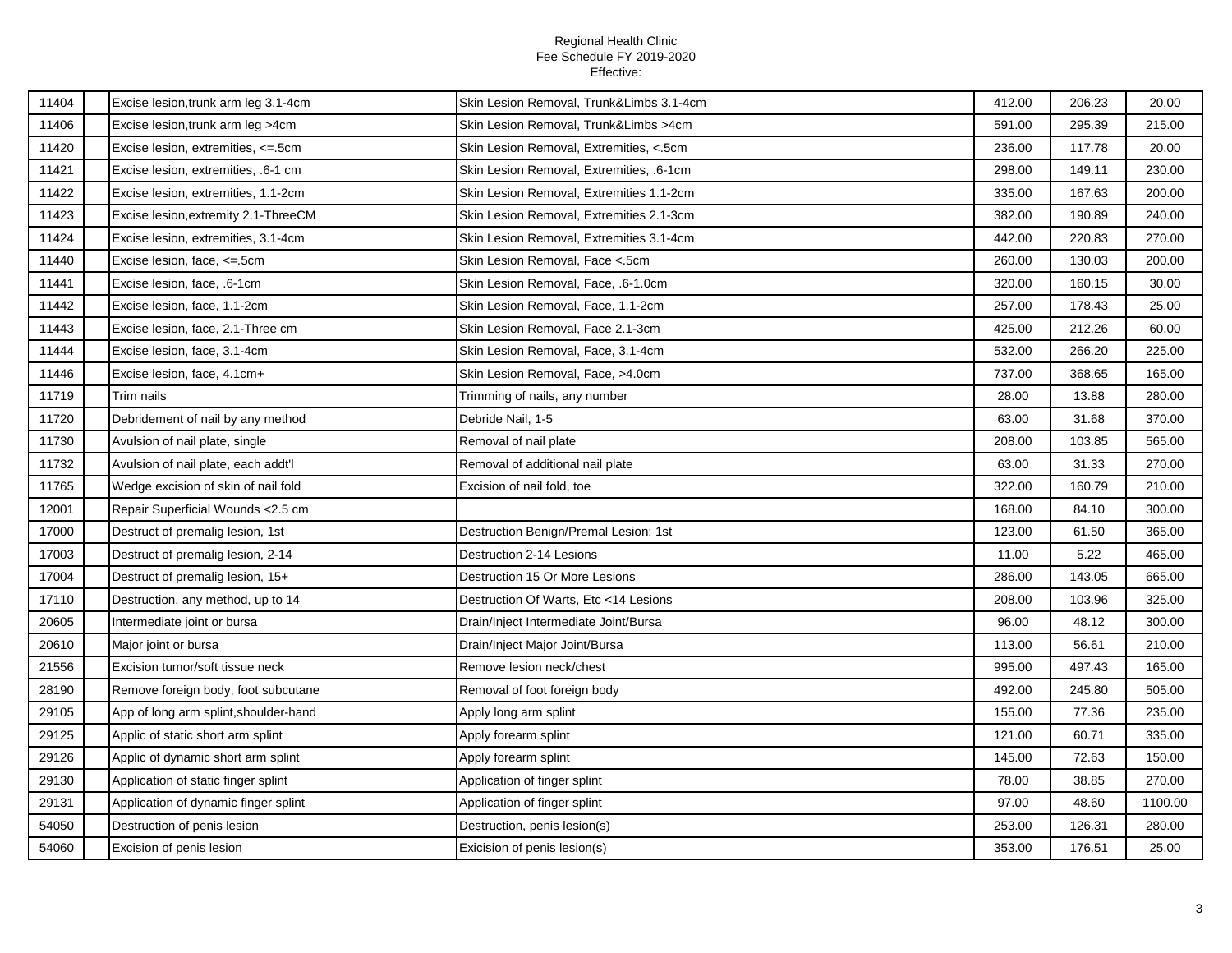| 56501 | Destruction of vulva lesion       | Destruction, vulva lesion(s)                          | 273.00 | 136.51  | 75.00  |
|-------|-----------------------------------|-------------------------------------------------------|--------|---------|--------|
| 57061 | Destruction of vaginal lesion     | Destruction vagina lesion(s)                          | 234.00 | 117.07  | 95.00  |
| 57500 | Excision of cervical lesion       | Biopsy of cervix                                      | 253.00 | 126.44  | 15.00  |
| 69210 | Removal of impacted cerumen       | Remove impacted ear wax                               | 90.00  | 44.80   | 35.00  |
| 81002 | <b>Urine Dipstick</b>             | Urinalysis nonauto w/o scope                          | 7.00   | $3.48*$ | 50.00  |
| 81003 | Urinalysis, auto, w/o scope       | Urinalysis, by dip stick automated, w/o microscopy    | 5.00   | $2.49*$ | 75.00  |
| 81025 | Urine pregnancy test              | Urine Pregnancy test, visual color comparison methods | 17.00  | $8.61*$ | 100.00 |
| 87070 | <b>Wound Culture</b>              | Culture specimem, bacteria                            | 19.00  | $9.57*$ | 120.00 |
| 87205 | <b>Cervical Culture</b>           | Smear, staim & interpret                              | 9.00   | $4.27*$ | 150.00 |
| 88112 | Cytopathology                     | Cytopathology                                         | 128.00 | 64.17*  | 275.00 |
| 92551 | Hearing test, pure tone, air only | Pure tone hearing test, air                           | 16.00  | 8.09    | 25.00  |
| 93005 | <b>EKG</b> without Interpretation | Electrocardiogram tracing                             | 16.00  | 7.75    | 70.00  |
| 93010 | <b>EKG</b> for initial prevent    | Electrocardiogram report                              | 16.00  | 8.25    | N/C    |
| 93923 | <b>Extremity study</b>            |                                                       | 250.00 | 125.14  | 150.00 |
| 94760 | Measure blood oxygen level        |                                                       | 5.00   | 2.12    | 275.00 |
| 94761 | Measure blood oxygen level        |                                                       | 8.00   | 3.78    | 140.00 |
| 98925 | OMT 1-2 Regions                   | Osteopathic manipulation                              | 61.00  | 30.24   | 125.00 |
| 98926 | OMT 3-4 Regions                   | Osteopathic manipulation                              | 88.00  | 43.69   | 50.00  |
| 98927 | OMT 5-6 Regions                   | Osteopathic manipulation                              | 115.00 | 57.47   | 75.00  |
| 98928 | OMT 7-8 Regions                   | Osteopathic manipulation                              | 140.00 | 69.93   | 150.00 |
| 98929 | OMT 9-10 Regions                  | Osteopathic manipulation                              | 167.00 | 83.71   | 15.00  |
| G0102 | Screen, Prostate Cancer           | Screen, Prostrate Cancer                              | 42.00  | 21.17   | 25.00  |
| G0403 | <b>EKG Welcome to Medicare</b>    | Welcome to Medicare                                   | 32.00  | 16.00   | 20.00  |
| Q0091 | Screening pap smear, obtaining    | Screening pap smear, obtaining                        | 82.00  | 41.04   | 180.00 |

|       | <b>Injections</b> |                                              |                                                                                   |       |      |      |  |  |
|-------|-------------------|----------------------------------------------|-----------------------------------------------------------------------------------|-------|------|------|--|--|
| 0074A |                   | BSTR ADM SARSCOV2 VAC10 Mcg/0.2 ml           | Immunization admin by intermusclar injection of severe acute respiratory syndrome | 42.00 | 0.00 | 0.00 |  |  |
| 91311 |                   | SARS-COV-2 Moderna                           | mRNA-LNP, spike protein, preservative free, 25 mcg/0.25 mL                        | 0.00  | 0.00 | 0.00 |  |  |
| 0111A |                   | SARS-COV-2 Moderna - administration 1st Dose | Immunization admin by intermusclar injection of severe acute respiratory syndrome | 42.00 | 0.00 | 0.00 |  |  |
| 0112A |                   | SARS-COV-2 Moderna - administration 2nd Dose | Immunization admin by intermusclar injection of severe acute respiratory syndrome | 42.00 | 0.00 | 0.00 |  |  |
| 91308 |                   | SARS-COV-2 Pfizer                            | mRNA-LNP, spike protein, preservative free, 3 mcg/0.2 mL                          | 0.00  | 0.00 | 0.00 |  |  |
| 0081A |                   | SARS-COV-2 Pfizer - administration 1st Dose  | Immunization admin by intermusclar injection of severe acute respiratory syndrome | 42.00 | 0.00 | 0.00 |  |  |
| 0082A |                   | SARS-COV-2 Pfizer - administration 2nd Dose  | Immunization admin by intermusclar injection of severe acute respiratory syndrome | 42.00 | 0.00 | 0.00 |  |  |
| 0083A |                   | SARS-COV-2 Pfizer - administration 3rd Dose  | Immunization admin by intermusclar injection of severe acute respiratory syndrome | 42.00 | 0.00 | 0.00 |  |  |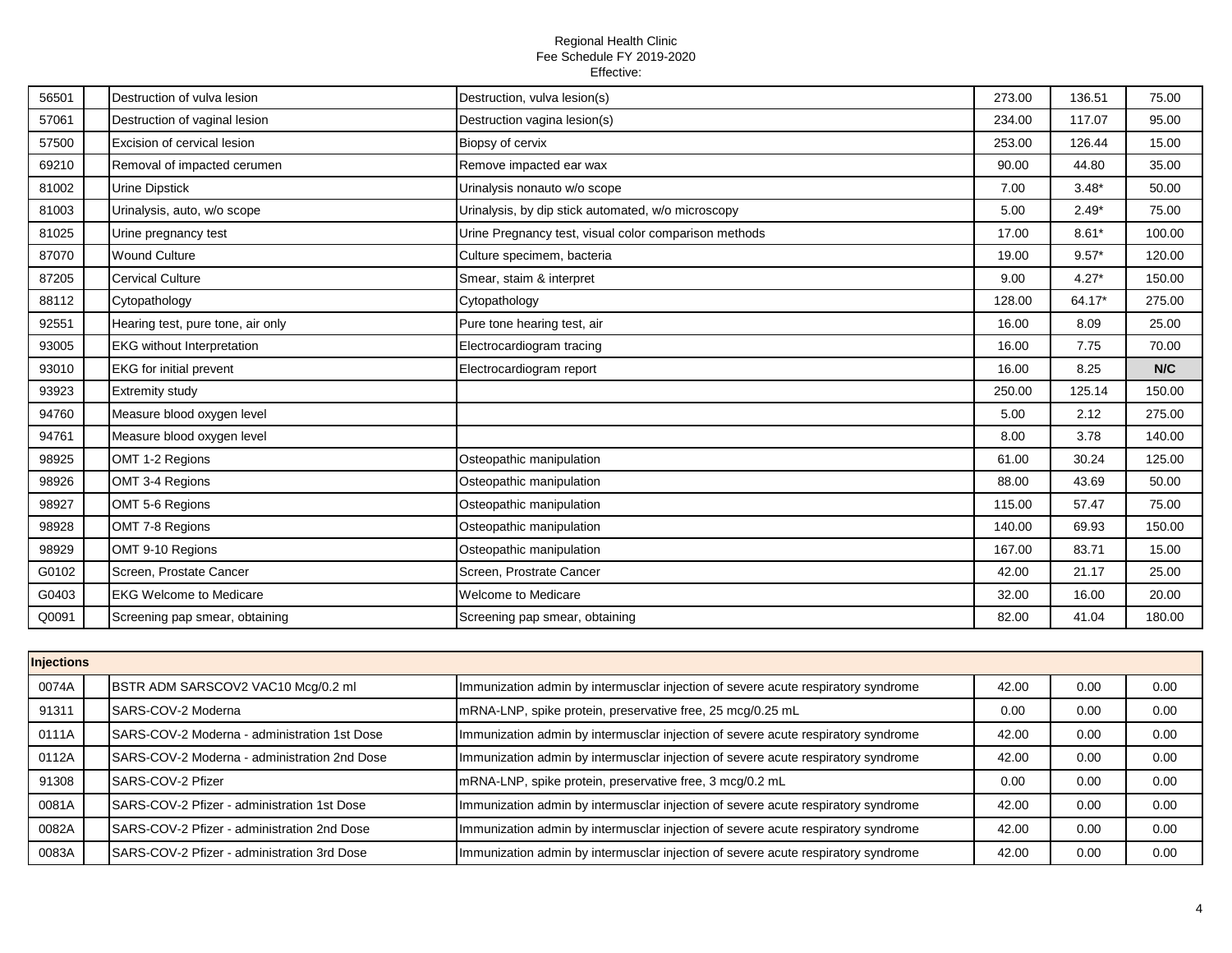| 91310 | SARS-COV-2 Sanofi Pasteur                                  | Monovalent, preservative free, 5 mcg/0.5mL                                                                         | 0.00   | 0.00     | 0.00   |
|-------|------------------------------------------------------------|--------------------------------------------------------------------------------------------------------------------|--------|----------|--------|
| 0104A | SARS-COV-2 Sanofi Pasteur - administration                 | age >17 Immunization admin by intermusclar injection of severe acute respiratory syndrome                          | 42.00  | 0.00     | 0.00   |
| 20526 | Injection, therapeutic, carpal tunnel                      | Injection, therapeutic, carpal tunnel                                                                              | 145.00 | 72.49    | 25.00  |
| 20550 | Inject, single tendon sheath/ligamnt                       | <b>Injection Tendon Sheath</b>                                                                                     | 101.00 | 50.45    | 50.00  |
| 20551 | Injection, single tendon origin                            | Injection(s); Single Tendon Origin/Insertion                                                                       | 103.00 | 51.31    | 50.00  |
| 20552 | Injection; single/multiple trigger point(s) 1 or 2 muscles |                                                                                                                    | 105.00 | 52.56    | 30.00  |
| 20553 | Injection trigger pt 3> muscles                            | Injection trigger pt 3> muscles                                                                                    | 121.00 | 60.58    | 92.00  |
| 20600 | Arthrocentesis, aspiration/injection                       | Drain/Inject Small Joint/Bursa                                                                                     | 92.00  | 46.08    | 70.00  |
| 36415 | Lab Blood Draw                                             | Lab Draw                                                                                                           | 6.00   | $3.00*$  | 10.00  |
| 64450 | Inj of Anesth periph nerve or branch                       | Injection for nerve block                                                                                          | 147.00 | 73.36    | 800.00 |
| 80162 | Digoxin Therapeutic Drug Assay                             | Assay for digoxin                                                                                                  | 27.00  | 13.28*   | N/C    |
| 82626 | Dehydroepiandrosterone (DHEA)                              | Dehydroepiandrosterone                                                                                             | 51.00  | $25.27*$ | 75.00  |
| 82947 | Glucose, blood (except reagent strip)                      | Assay quantitative, glucose                                                                                        | 8.00   | $3.93*$  | N/C    |
| 82948 | Glucose, blood, reagent strip                              | Reagent strip/blood glucose                                                                                        | 9.00   | $4.31*$  | N/C    |
| 83001 | Gonadotropin, foll stim hormone (FSH)                      | Gonadotropin (fsh)                                                                                                 | 37.00  | 18.58*   | N/C    |
| 83002 | Gonadotropin, luteinizing hormone(LH)                      | Gonadotropin (lh)                                                                                                  | 37.00  | 18.52*   | 70.00  |
| 85730 | APTT-Thromboplastin time, partial                          | Thromboplastin time, partial                                                                                       | 12.00  | $6.01*$  | 40.00  |
| 86580 | Tb intradermal test                                        | Tuberculosis, intradermal                                                                                          | 15.00  | 7.75     | 60.00  |
| 86787 | Varicella titer                                            | Varicella-zoster immunization                                                                                      | 26.00  | 12.88*   | 15.00  |
| 90460 | Vaccine admin-with counsel-1st comp                        | Immunization admin through 18yo via any route of admin, with counseling by physician or<br>oth                     | 32.00  | 15.87    | 50.00  |
| 90461 | Vaccine admin-with counsel-each addl                       | Each additional vaccine/toxoid component (list separately in addition to code for primary<br>procedure)            | 25.00  | 12.17    | 35.00  |
| 90471 | Admin, Immunization                                        | Immunization Admin                                                                                                 | 32.00  | 15.87    | 45.00  |
| 90472 | Admin, Immunization each additional                        | each additional vaccine                                                                                            | 25.00  | 12.17    | 36.00  |
| 90473 | Admin, Immunization intranasal or oral                     | Immunization Admin, intranasal or oral                                                                             | 31.00  | 15.87    | 36.00  |
| 90474 | Admin Immun intranasal/oral each add                       | Immunization Admin, intranasal or oral, each additional                                                            | 24.00  | 12.17    | 125.00 |
| 90632 | Hepatitis A Vaccine, adult, intramuscula                   | Hepatitis A Vaccine, adult, intramuscular                                                                          | 145.00 | 72.25**  | 60.00  |
| 90634 | Hepatitis A Vaccine, pediatric/adolescent 3 Dose           | Hepatitis A Vaccine, pediatric/adolescent 3 dose intramuscular                                                     | 69.00  | 34.17    | 110.00 |
| 90648 | Hib Vaccine, 4 Dose, Intramuscular                         | Hemophilus influenza b vaccine (Hib), PRP-T conjugate (4 dose schedule) for intramuscular<br>use                   | 22.00  | $10.61*$ | 200.00 |
| 90649 | HPV4 Vaccine (Guardasil)                                   | Human Papilloma virus (HPV) vaccine, types 6, 11, 16, 18 (quadrivalent), 3 dose schedule,<br>for intramuscular use | 335.00 | 167.39*  | 225.00 |
| 90650 | <b>HPV2 Vaccine (Cervarix)</b>                             | Human Papilloma virus (HPV) vaccine, types 16, 18, bivalent, 3 dose schedule, for<br>intramuscular use             | 269.00 | 134.40*  | 90.00  |
| 90651 | VFC - HPV9                                                 | HPV9 - types 6,11,16,18,31,33,45,52 & 58 nonavalent - 3 dose - intramuscular                                       | 477.00 | 238.54** | 406.00 |
| 90658 | Flu Vaccine, trivalent, intramuscular                      | Flu Vaccine, trivalent, intramuscular                                                                              | 32.00  | $16.14*$ | 95.00  |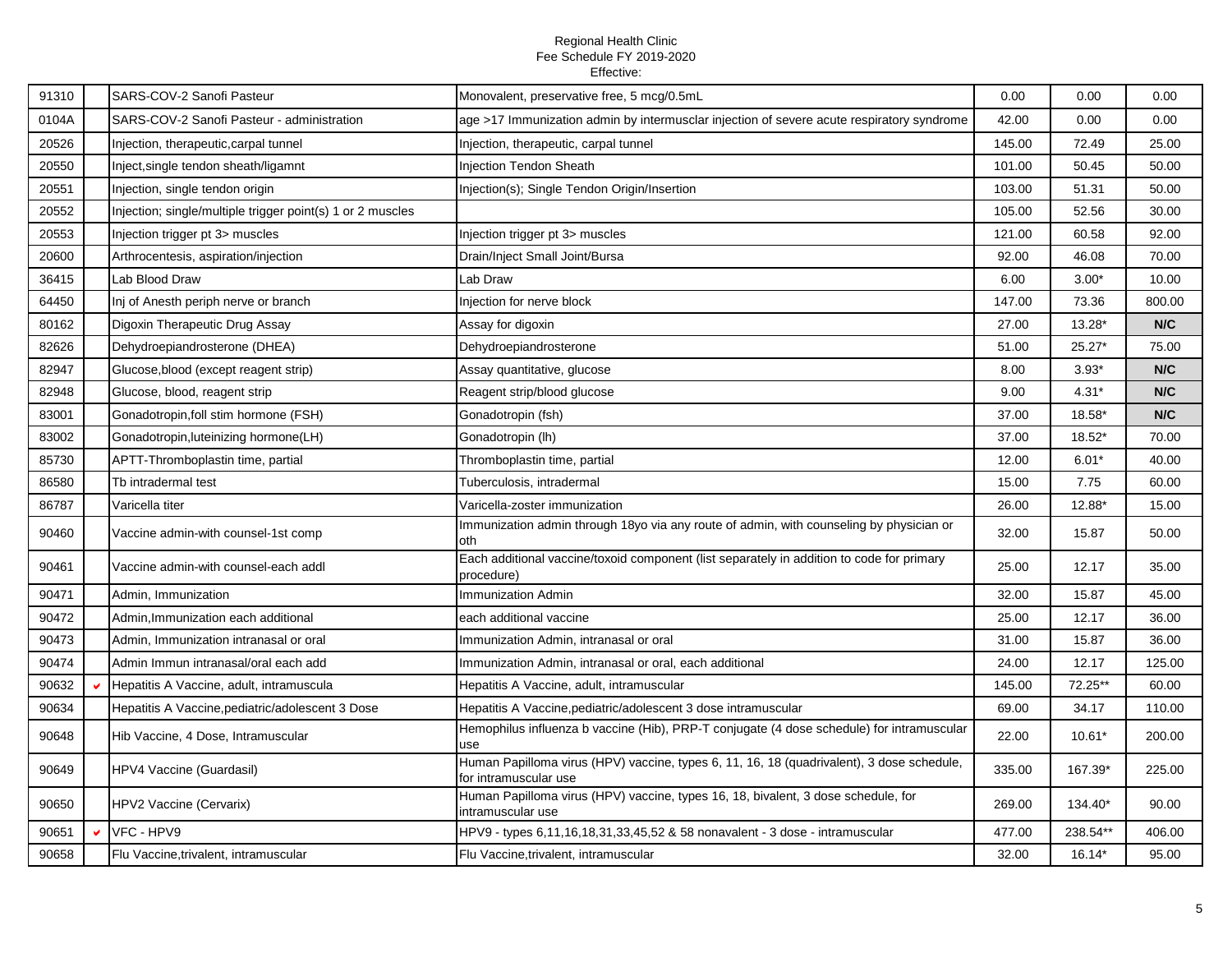| 90662 |    | Flu Vaccine, intramuscular                        | Flu Vaccine, intramuscular                                                                                     | 102.00  | 50.93*   | 5.00   |
|-------|----|---------------------------------------------------|----------------------------------------------------------------------------------------------------------------|---------|----------|--------|
| 90670 |    | Pneumococcal conjugate vaccine                    | Pneumococcal conjugate vaccine                                                                                 | 334.00  | 188.26** | 90.00  |
| 90680 |    | Rotavirus vaccine, 3 Dose schedule                | Rotavirus vaccine, 3 Dose schedule                                                                             | 170.00  | 87.97**  | 10.00  |
| 90685 | v  | Flu Vaccine, Quad, child 6-36 mos., preserve free | Flu Vaccine, Quad, child 6-36 mos., preserve free                                                              | 95.00   | 18.08**  | 95.00  |
| 90686 |    | Flu Vaccine, Quad, preserve free                  | Flu Vaccine, Quad, preserve free                                                                               | 40.00   | 16.87*   | 90.00  |
| 90688 |    | Flu Vaccine, Quad, child >3, intramuscular        | Flu Vaccine, Quad, child >3, intramuscular                                                                     | 36.00   | 15.77**  | 5.00   |
| 90698 |    | Pentacel (DTaP-Hib-IPV)                           | diphtheria, tetanus, pertussis, Haemophilus influenzae type b, inactivated polio (DTaP-Hib-<br>IPV) (Pentacel) | 35.00   | 97.01*   | 35.00  |
| 90707 | v. | <b>MMR</b> titer                                  | MMR virus immunization                                                                                         | 250.00  | 80.25*   | 250.00 |
| 90710 |    | ProQuad (MMRV), live, subcut                      | Measles, mumps, rubella, and varicella vaccine (MMRV), live, for subcutaneous use                              | 125.00  | 209.38*  | 125.00 |
| 90713 |    | Poliomyelitis immunization                        | Poliomyelitis immunization                                                                                     | 40.00   | 34.41*   | 40.00  |
| 90714 |    | Td immunization, 7 years or older                 | Typhoid immunization                                                                                           | 50.00   | 18.89*   | 40.00  |
| 90715 | v  | Tdap, 7 years or older & adult                    | Tetanus, diptheria toxoids and acellular pertussis vaccine (Tdap) 7 years or older                             | 64.00   | 40.89*   | 85.00  |
| 90716 |    | Varicella (chicken pox) vaccine, live             | Chicken pox vaccine                                                                                            | 236.00  | 141.72*  | 20.00  |
| 90732 |    | Pneumococcal immunization                         | Pneumococcal immunization                                                                                      | 200.00  | 107.22*  | 200.00 |
| 90733 | v. | Meningococcal immunization                        | Meningococcal immunization                                                                                     | 252.00  | 126.08*  | 260.00 |
| 90734 |    | Meningoccoccal Conjugate Vaccine, MCV4            | Meningoccoccal Conjugate Vaccine, Serogroups A,C,Y & W-135                                                     | 325.00  | 102.50*  | 325.00 |
| 90736 |    | Herpes Zoster (shingles), live, subcut            | Herpes Zoster (shingles), live, subcut                                                                         | 324.00  | 161.63*  | 25.00  |
| 90744 | v. | Hepatitis B Vaccine, pediatric/adoles 3 d         | Hepatitis B Vaccine, pediatric/adoles 3 dose, intramuscular                                                    | 47.00   | 23.42**  | 75.00  |
| 90746 |    | Hepatitis B Vaccine, adult 3 dose, intra          | Hepatitis B Vaccine, adult 3 dose, intramuscular                                                               | 122.00  | 61.11**  | 124.00 |
| G0008 |    | Administration, Flu Vaccine                       | Administration of influenza virus vaccine                                                                      | N/C     | N/C      | 15.00  |
| G0009 |    | Admin, Pneumoccoccal Vaccine                      | Administration of Pneumococcal Vaccine                                                                         | N/C     | N/C      | 15.00  |
| G0010 |    | Administration, Hepatitis B Vaccine               | Administration of hepatitis B vaccine                                                                          | N/C     | N/C      | 15.00  |
| J0290 |    | Injection, ampicillin 500mg                       | Injection, ampicillin                                                                                          | 0.00    | $1.84*$  | 10.00  |
| J0500 |    | Injection, dicyclomine 20mg                       | Injection, dicyclomine                                                                                         | 128.00  | $9.87*$  | 100.00 |
| J0696 |    | Injection, ceftriaxone sodium 250mg               | Injection, ceftriaxone sodium                                                                                  | 2.00    | $.79*$   | 26.70  |
| J0780 |    | Injection, prochlorperazine 10mg                  | Injection, prochlorperazine                                                                                    | 10.00   | 4.88*    | 25.00  |
| J1050 |    | Depo-Provera Injection                            | Injection, medroxyprogesterone                                                                                 | 0.00    | $.32*$   | 165.00 |
| J1670 |    | <b>Adult T-Dap Injection Code</b>                 | Injection, tetanus immune globulin                                                                             | 1113.00 | 556.40*  | 495.00 |
| J1940 |    | Injection, furosemide 20mg                        | Injection, furosemide                                                                                          | 2.00    | $.67*$   | 10.00  |
| J3250 |    | Inject, trimethobenzamide hcl 200mg               | Injection, trimethobenzamide hcl                                                                               | 52.00   | 34.69*   | 52.00  |
| J3420 |    | Injection, vitamin B12 up to 1000mcg              | Injection, vitamin b-12                                                                                        | 2.00    | $1.05*$  | 10.00  |
|       |    |                                                   |                                                                                                                |         |          |        |

| Labs  |  |                                      |                                   |       |         |       |
|-------|--|--------------------------------------|-----------------------------------|-------|---------|-------|
| 82043 |  | Urine,<br>microalbumin, quantitative | icroalbumin, quantitative<br>I MI | 12.00 | $5.78*$ | 12.00 |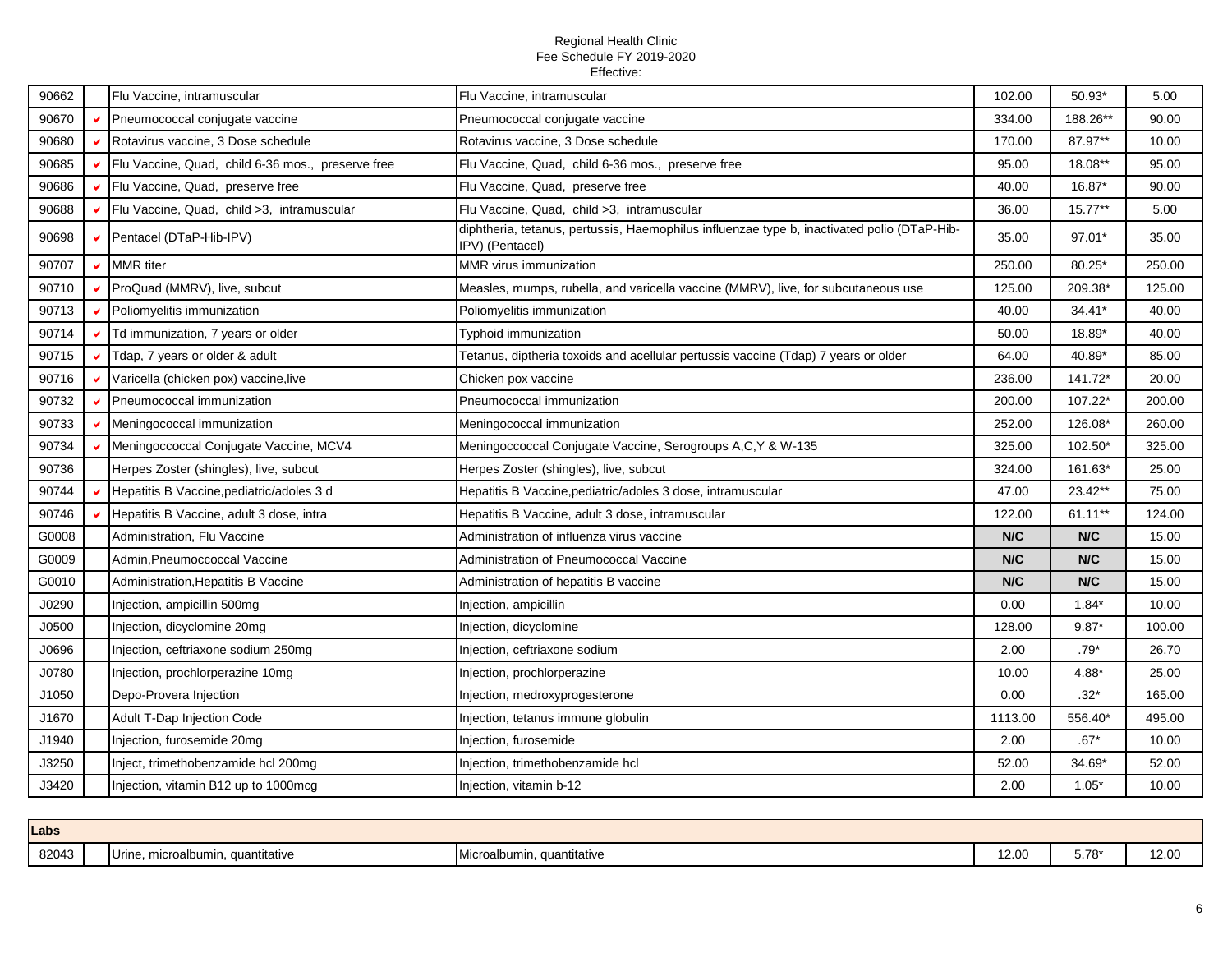| 82044 | Urine, microalbumin, semiquantitative     | Microalbumin, semiquant                                                                     | 8.00   | $3.95*$  | 25.00 |
|-------|-------------------------------------------|---------------------------------------------------------------------------------------------|--------|----------|-------|
| 82270 | Fecal occult blood, neoplasm screen       | Blood Occult, Feces, 1-3 Times                                                              | 9.00   | $4.38*$  | 35.00 |
| 82272 | Fecal occult blood, non neoplasm scr      | Blood occult, fecal, non colorectal neoplasm screening                                      | 9.00   | $4.23*$  | 15.00 |
| 82274 | Fecal occult blood, by immunoassay        | Blood occult, by fecal hemoglobin determination by immunosassy                              | 32.00  | 15.92    | N/C   |
| 82947 | Assay quantitative, glucose               | Glucose, quantitative, blood (except reagent strip)                                         | 8.00   | $3.93*$  | N/C   |
| 82950 | Glucose, post glucose dose                | Glucose test                                                                                | 10.00  | $4.75*$  | N/C   |
| 82951 | Glucose tolerance (GTT) 3 specimens       | Glucose tolerance test (gtt)                                                                | 26.00  | $12.87*$ | N/C   |
| 82952 | GTT each over 3 - use with 381            | Gtt-added samples                                                                           | 8.00   | $3.92*$  | N/C   |
| 82977 | Glutamyltransferase, gamma (GGT)          | Assay of ggt                                                                                | 15.00  | $7.20*$  | N/C   |
| 83020 | Hemoglobin, electrophoresis               | Assay hemoglobin                                                                            | 26.00  | $12.87*$ | N/C   |
| 83036 | Glycated Hemoglobin A1C                   | Glycated Hemoglobin A1C                                                                     | 20.00  | $9.71*$  | 25.00 |
| 83037 | Rapid A1C                                 |                                                                                             | 20.00  | $9.71*$  | 35.00 |
| 85210 | Clotting;fac II,prothrombin,specific      | Blood clot factor ii test                                                                   | 26.00  | 12.98*   | N/C   |
| 85610 | Prothrombin time                          | Prothrombin time                                                                            | 9.00   | $4.29*$  | N/C   |
| 85611 | Prothrombin time, subst, plasma fract     | Prothrombin test                                                                            | 8.00   | $3.94*$  | 30.00 |
| 86003 | Allergen specific IgE, each allergen      | Allergen specific ige                                                                       | 11.00  | $5.22*$  | N/C   |
| 86361 | CD4 T-lymphoctye count                    | T cells; absolute CD4 count                                                                 | 54.00  | 26.78*   | N/C   |
| 86480 | Quantifuron, TB blood test                | Tuberculosis test, cell mediated immunity antigen response measurement; gamma<br>interferon | 124.00 | 61.98*   | N/C   |
| 86644 | CMV IgG (cytomegalovirus)                 | Cmv antibody                                                                                | 29.00  | 14.39*   | N/C   |
| 86777 | Toxoplasma IgG                            | Toxoplasma                                                                                  | 29.00  | 14.39*   | N/C   |
| 86900 | ABO Only                                  | Blood typing, abo                                                                           | 6.00   | $2.99*$  | N/C   |
| 86901 | Rh(D)                                     | Blood typing, rh (d)                                                                        | 6.00   | $2.99*$  | N/C   |
| 86904 | Antigen Screen                            | Blood typing, patient serum                                                                 | 26.00  | 12.94*   | 30.00 |
| 87110 | Chlamydia Culture                         | Culture, chlamydia                                                                          | 32.00  | 15.84*   | N/C   |
| 87536 | <b>HIV RNA level</b>                      | Hiv-1, Quantification                                                                       | 170.00 | 85.10*   | N/C   |
| 87590 | Gonorrhea Culture                         | Neisseria Gonorrhoeae, Direct Probe                                                         | 54.00  | 26.88*   | 40.00 |
| 87636 | <b>SARSCIV2 &amp; INF A&amp;B AMP PRB</b> |                                                                                             | 143.00 | 142.63   |       |
| 87880 | Streptcoccous A, Optical                  | Steptococcus, group A                                                                       | 33.00  | 16.32*   | 34.00 |
| 88738 | Non-Invasive Hemoglobin                   | Hemoglobin Hgb, quantitive, transcutenous                                                   | 10.00  | $5.02*$  | N/C   |
| 99000 | Urine Specimen                            | Specimen handling                                                                           | 6.00   | $2.97*$  | 20.00 |
|       | THC Drug Screen                           |                                                                                             |        |          |       |
|       |                                           |                                                                                             |        |          |       |

| <b>Treatments</b> |  |                     |  |       |        |       |  |  |  |
|-------------------|--|---------------------|--|-------|--------|-------|--|--|--|
| 94640             |  | Nebulizer Treatment |  | 26.00 | 12.80* | 26.00 |  |  |  |